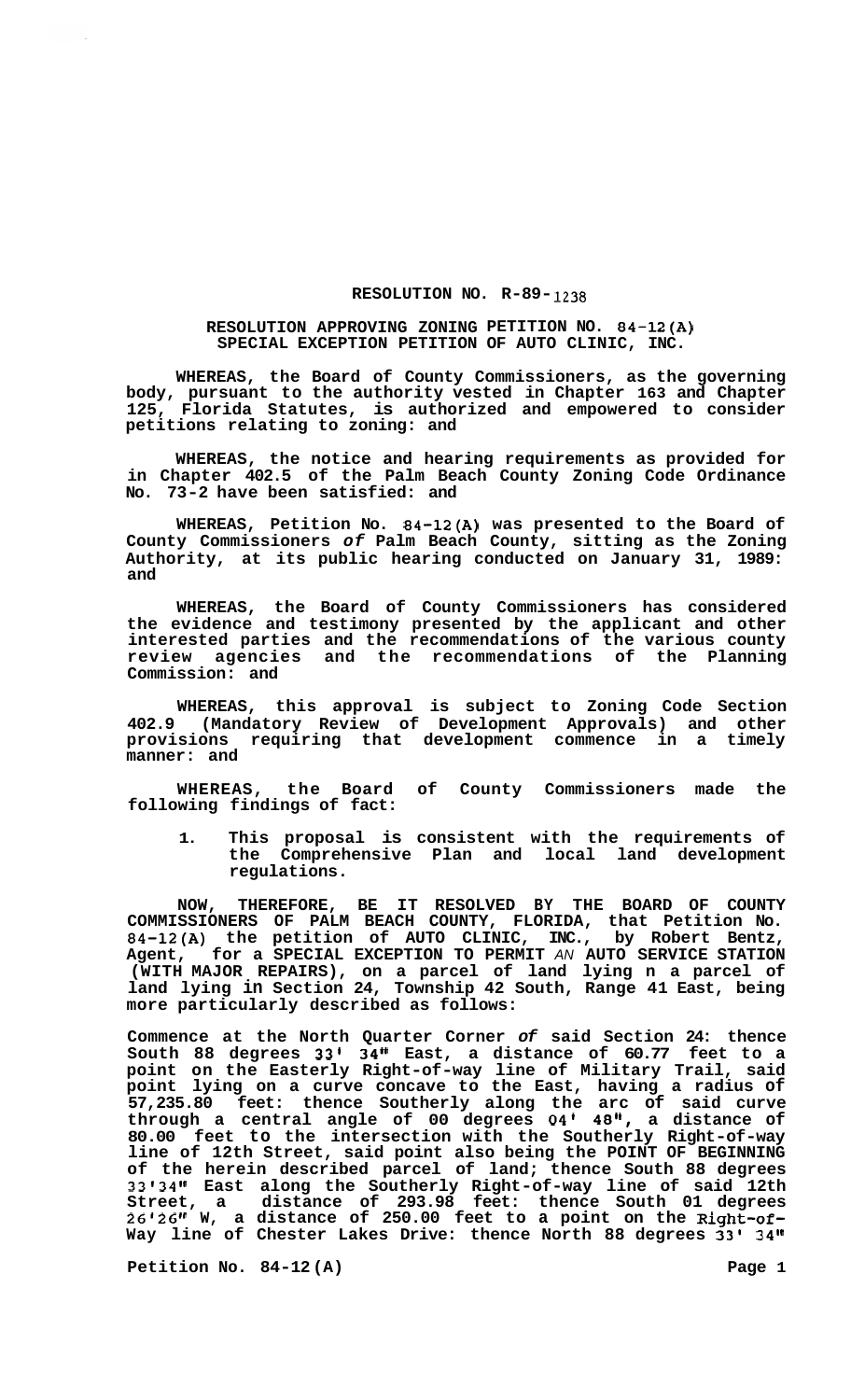West along said Right-of-way line, a distance of **294.17** feet to a point on the Easterly Right-of-way line of Military Trail: thence North **01** degrees **23' 24"** East, a distance of **32.82** feet to the Point of Curvature of a curve concave to the East having a radius of **57,235.80** feet; thence Northerly along the arc of said curve and Easterly Right-of-way line through a central angle of *00*  degrees **13 I 03",** a distance of **217.18** feet to the Point Of Beginning of the herein described parcel of land, being located on the southeast corner of the intersection of Military Trail **(SR 809)** and **12th** Street and bounded on the south by Chester Lake Drive, in a CG-General Commercial Zoning District, was approved as advertised, subject to the following conditions:

 $\mathcal{L}^{\mathcal{L}}$ 

- **1.** Prior to certification, the site plan shall be amended to reflect the following:
	- a. Required number of loading berths. The loading area shall not interfere with normal vehicular circulation on site; and,
	- b. Required landscape terminal islands with appropriate landscaping.
- **2.** The landscaping along the eastern property line shall be upgraded by planting canopy trees a minimum of sixteen **(16)** feet in height, spaced a maximum of twenty **(20)** feet on center.
- **3.** Landscaping along Military Trail shall be upgraded to include:
	- a. **A** continuous hedge planted a minimum of thirty-six **(36)** inches high, twenty-four **(24)** inches oncenter and equivalent of one twelve **(12)** foot native canopy tree for each thirty **(30)** lineal feet; and,
	- b. Hedge plantings satisfying the standards in Condition 5.a above, in the west terminal island located in the interior service parking area.
- **4.** There shall be no outside storage of disassembled vehicles or parts thereof.
- *5.* **No** off-premise sign shall be permitted on site.
- *6.* **No** retail sales shall be permitted except for those associated with the automotive facility.
- *7.* Lighting shall be low intensity, shielded and directed away from adjacent residential areas and right-of-way.
- *8.* Sewer service is available to the property. Therefore, no septic tank shall be permitted on the site.
- **9.** Water service is available to the property. Therefore, no well shall be permitted on the site to provide potable water.

Petition No. **84-12 (A)** Page **2**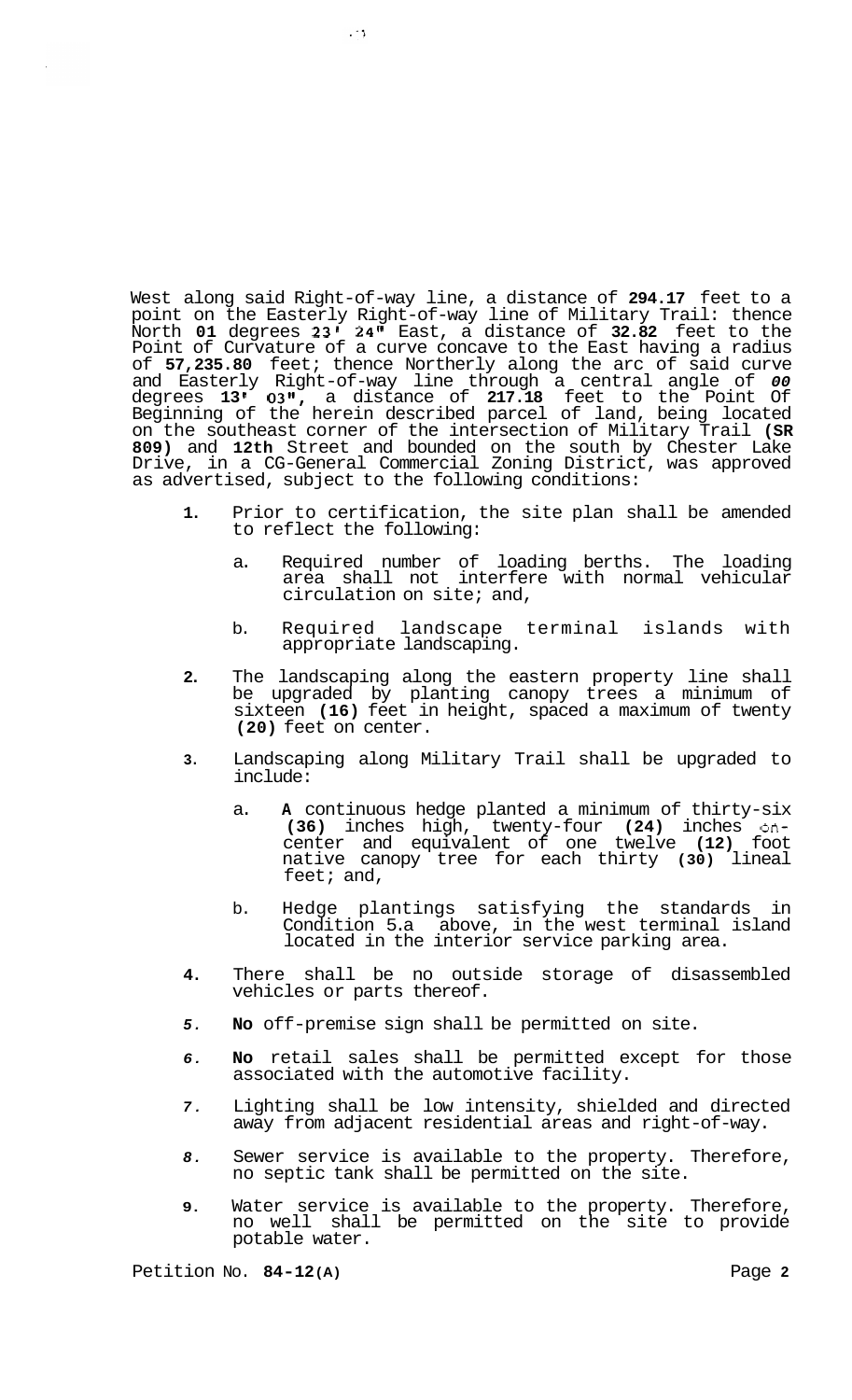- **10.** The petitioner shall provide discharge control and treatment for the stormwater runoff in accordanze with all applicable agency requirements in effect at the time of the permit application. However, at a minimum, this development shall retain onsite the stormwater runoff generated by a three **(3)** year-one **(1)** hour storm with a total rainfall of **3** inches as required by the Permit Section, Land Development Division. In the event that the subject site abuts a Departnent of Transportation maintained roadway, concurrent approval from the Florida Department of Transportation will also be required. The drainage system shall be maintained in an acceptable condition as approved by the County Engineer. In the event that the drainage system is not adequately maintained as determined by the County Engineer, this matter will be referred to tile Code Enforcement Board for enforcement.
- 11. The petitioner shall design the drainage system such that storm water runoff from the parking areas and paved surfaced area shall be separate from those **areas** which may contain hazardous or undesirable waste from the proposed site.
- 12. The petitioner shall pay a Fair Share Fee in the amount and manner required by the "Fair Share Contribut.ion for Road Improvements Ordinance" as it presently exists or as it may from time to time be amended. The Fair Share Fee for this project, based upon the number of zipproved trips, is **\$22,557.00 (842** trips **X \$26.79** per trill).
- **13.** Access to the property shall be limited to 12tt. Street and Military Trail. Should access onto Chester Lakes Drive, then the Petitioner shall secure approval from the Chester Lakes Homeowners' Association for access onto Chester Lakes Drive prior to sits plan certification or delete the proposed access onto this road.
- **14.** Failure to comply with any conditions of apprcval may result in the denial or revocation of a huilding permit; the issuance of a stop work order: the denial of a Certificate of Occupancy on any building **or**  structure: or the denial or revocation of any pwmit or approval for any developer-owner, commercia:.-owner, lessee, or user of the subject property. Appeals from such action may be taken to the Palm Beach County Board of Adjustment or as otherwise provided in **t:ne** Palm Beach County Zoning Code.

 $\sim 10^4$